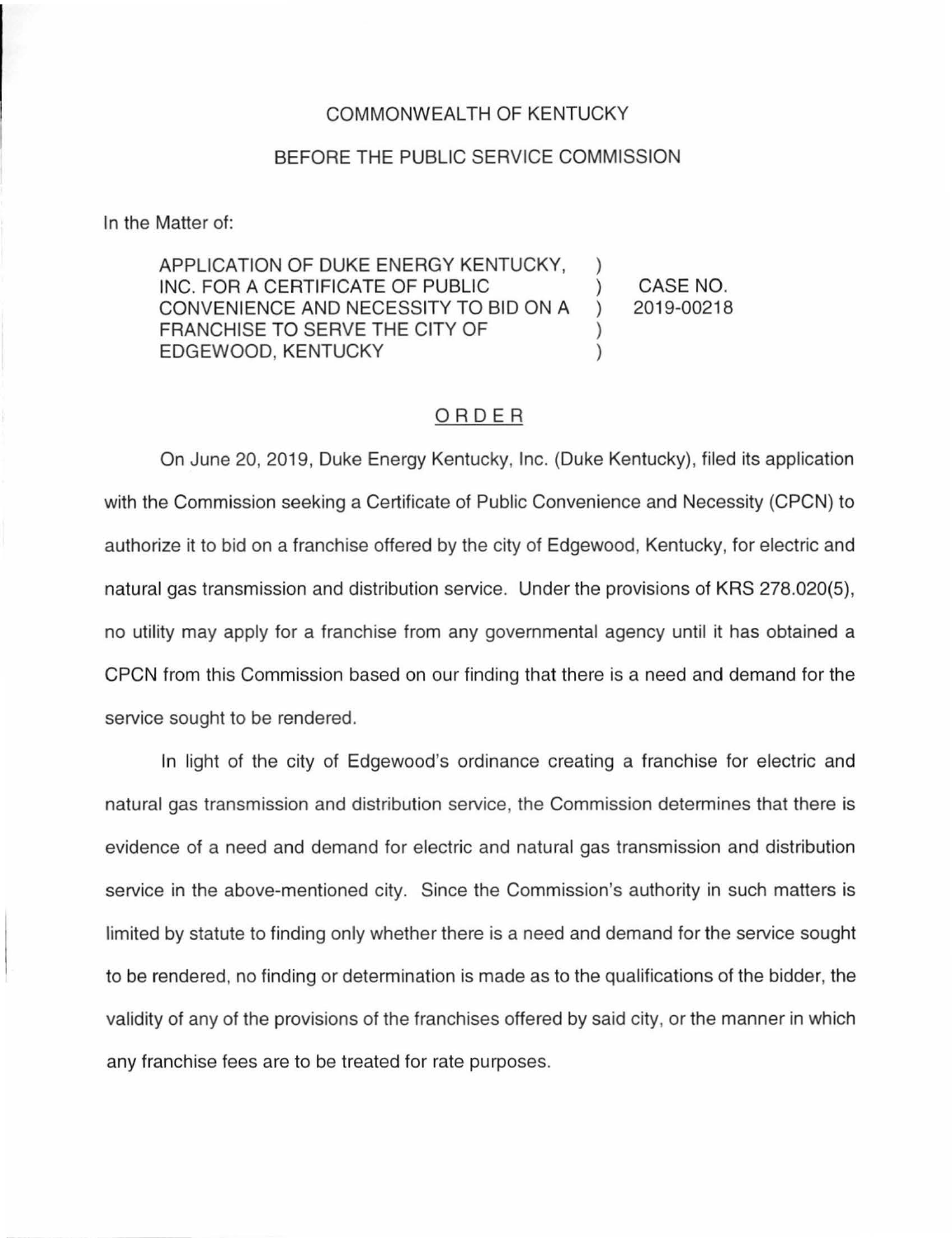IT IS THEREFORE ORDERED that:

1. Duke Kentucky is granted a CPCN that authorizes it to bid on a franchise offered by the city of Edgewood, Kentucky, for electric and natural gas transmission and distribution service.

2. If Duke Kentucky is not the successful bidder, Duke Kentucky shall, within ten days of the award of the franchise at issue, file with the Commission a written notice stating that Duke Kentucky was not the successful bidder.

3. If Duke Kentucky is the successful bidder, Duke Kentucky shall, within ten days of the award of the franchise at issue, file with the Commission a copy of the executed franchise agreement and a statement disclosing the amount of the initial franchise fee.

4. If Duke Kentucky is the successful bidder, Duke Kentucky shall, within ten days of an increase or decrease in the amount of the initial franchise fee set forth in the franchise agreement, file with the Commission documentation setting forth the revised fee.

5. Any documents filed pursuant to ordering paragraphs 2, 3, or 4 of this Order shall reference the number of this case and shall be electronically submitted via the Commission's electronic Tariff Filing System.

6. This Order shall not be construed as granting a CPCN to construct utility facilities in said city.

7. This case is closed and removed from the Commission's docket.

-2- Case No. 2019-00218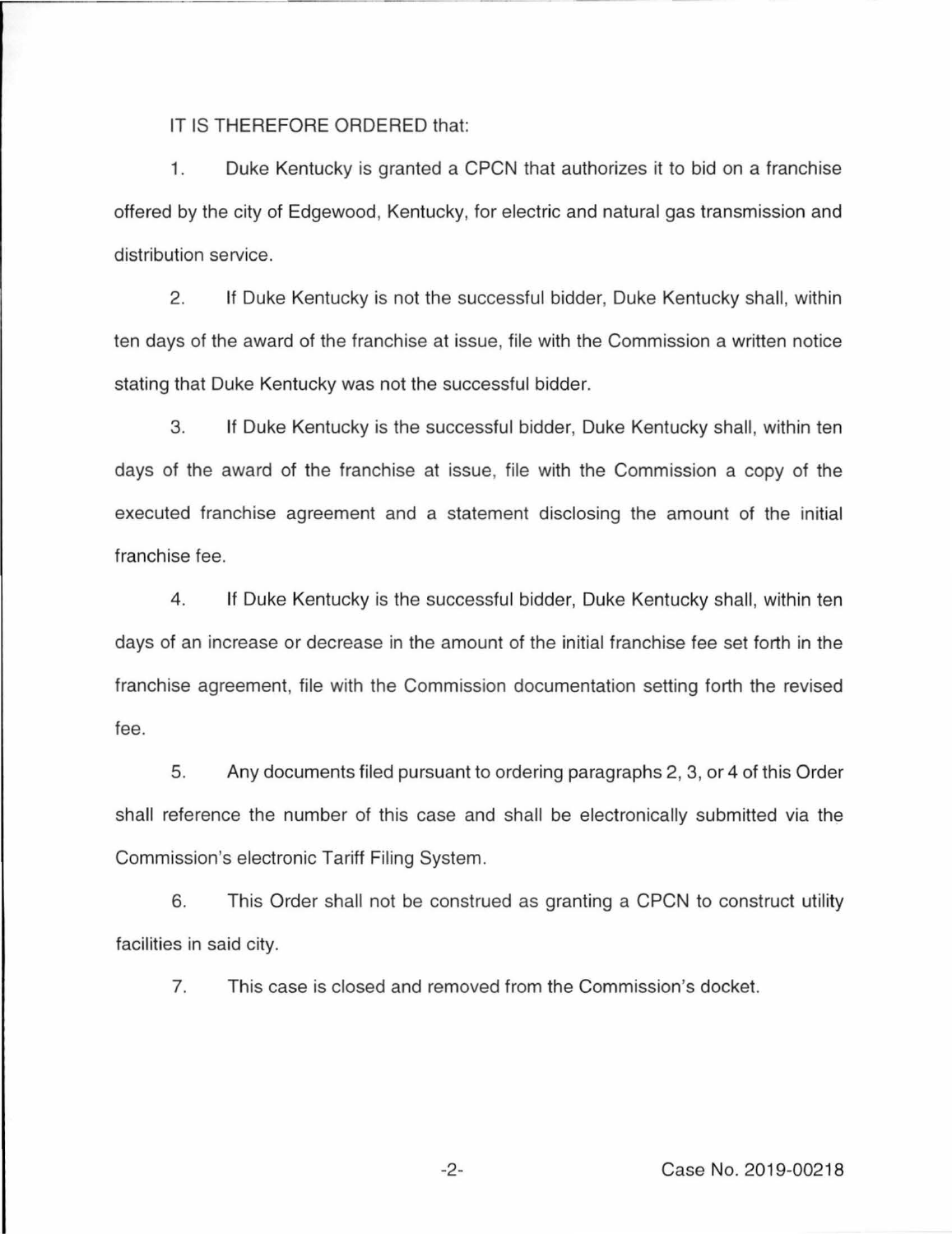By the Commission



**ATTES TOZ** Executive Director

Case No. 2019-00218